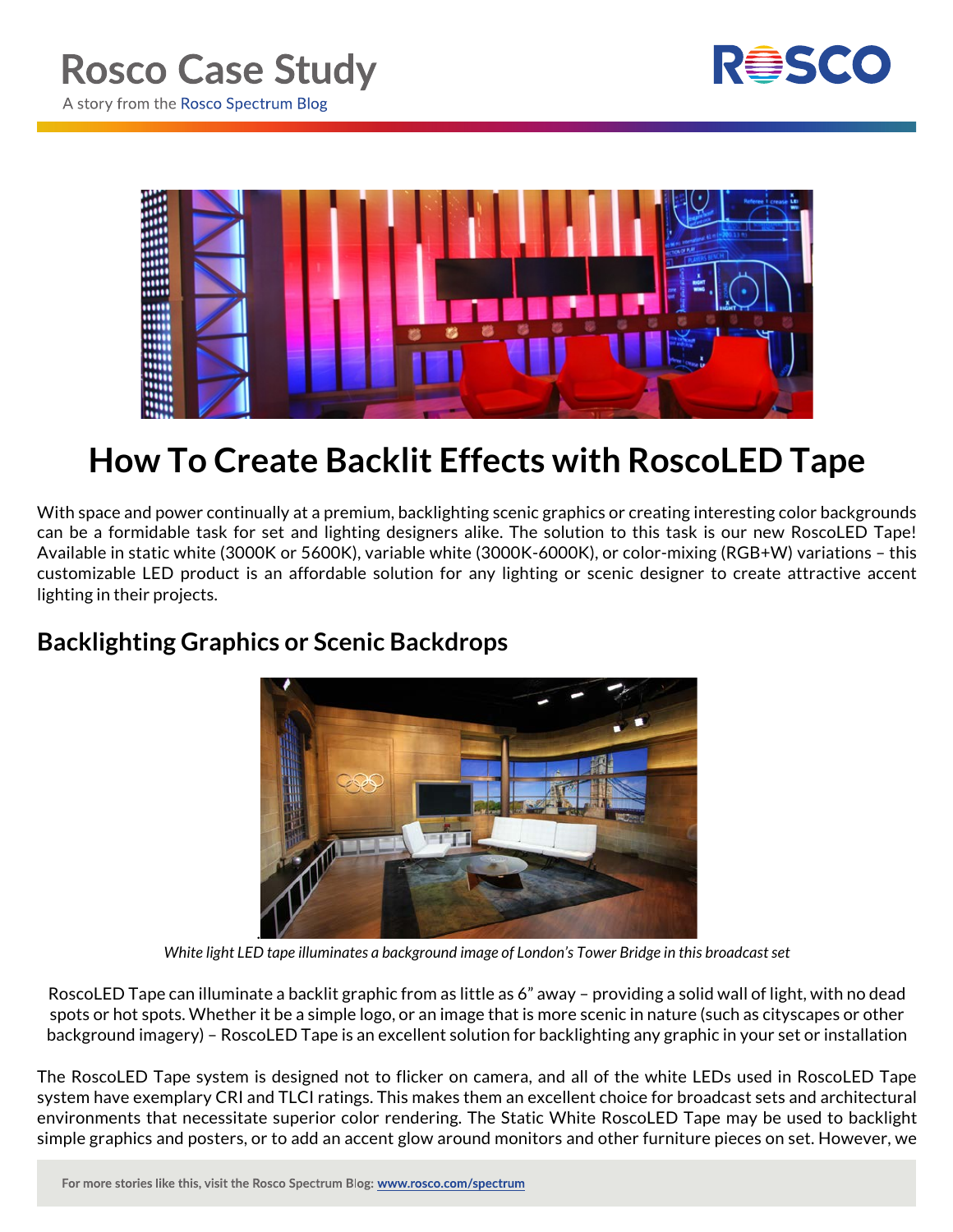strongly recommend using the VariWhite RoscoLED Tape when backlighting scenic backdrops, such as Duratrans or Rosco SoftDrops due to its color temperature control features. The VariWhite RoscoLED Tape allows designers and technicians to shift the background lighting from cool – warm to match the needs of the set.



*White LED tape installed vertically (L) to backlight blue, frosted Plexi (R)*

An effective way to install RoscoLED Tape is to lay the product out vertically on sheets of white Foamcore or Coroplast

at 4" or 6" centers (depending on your brightness needs). A 5m Roll of RoscoLED Tape will allow for 2 complete runs along the length of an 8' sheet. When complete, you'll have a feather-weight "light wall" that can be prepared in the shop, and then easily installed behind the areas you want backlit once the walls of the set are in place.



It is highly suggested to install a layer of diffusion between the RoscoLED wall and the graphic you're trying to back light. In some cases, the substrate the graphic is printed on will be enough to diffuse the point-sources of the LEDs, but in most cases you'll want to have either a heavy Rosco diffusion filter, such as Cinegel #3026 Tough White Diffusion, or a rigid piece of material like ACRYLITE® Satinice, to soften and homogenize any hot spots out of your graphic.



All that remains is to make the power and control connections through the DMX decoders to provide the operator with complete control over the color temperature and intensity of the graphic or backdrop.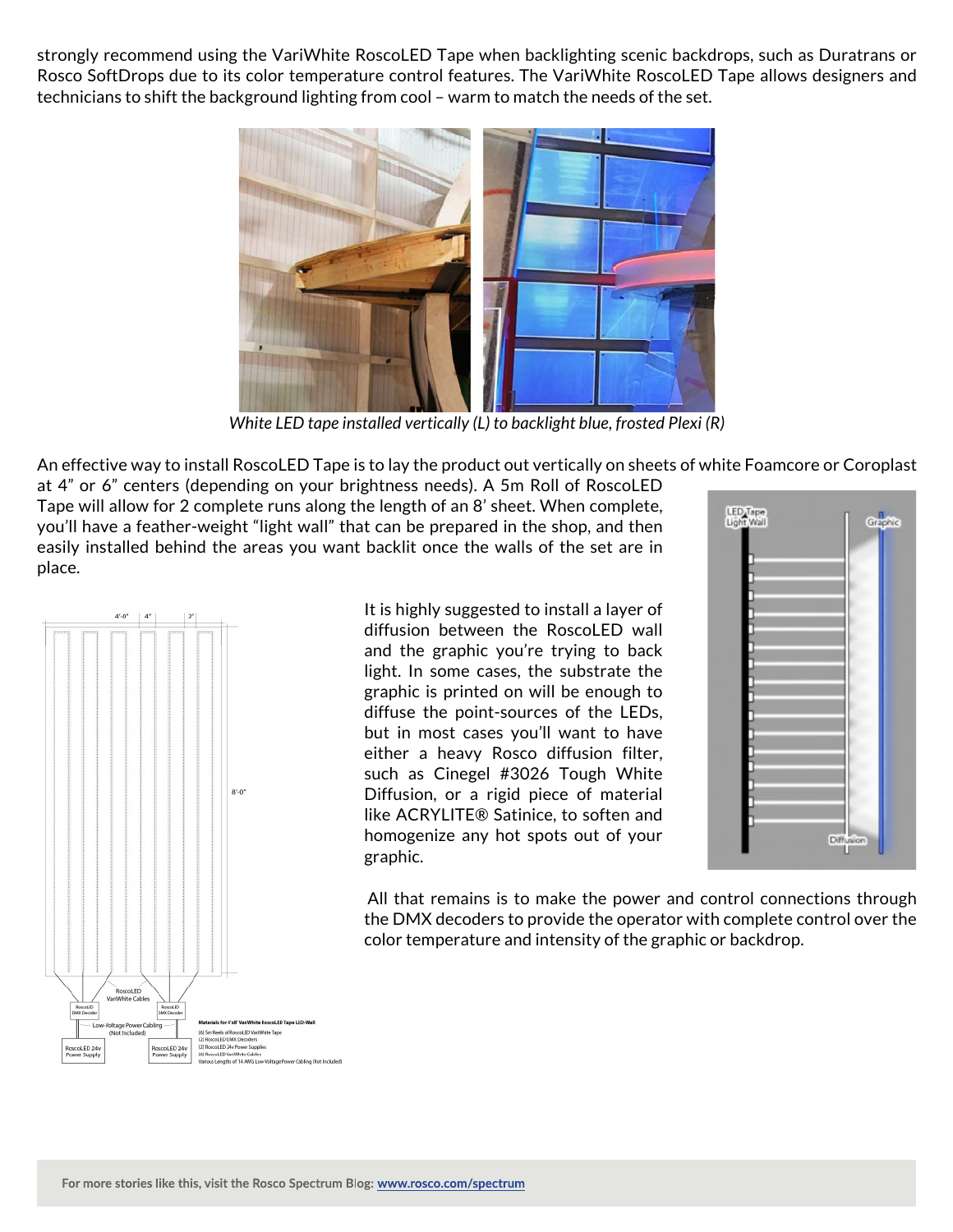## **Creating a Gradient Color Wash**

Many sets are utilizing colored LED fixtures to add a color wash into their set. A wash of graduated color, however, is a unique, visually captivating effect that can be achieved using the color-mixing VariColor RoscoLED Tape installed behind frosted Plexiglas® walls and grey-scale graphics.



*Color Mixing LED tape provides a bold color gradient*

The trick in creating a gradient effect is two-fold – layered installation and multiple control encoders. Layering the product horizontally onto the sheets of Foamcore or Coroplast using an S-Curve is best to achieve the desired color graduation.



One 5m roll of RoscoLED product will cover approximately 20" of a 4' wide board by gently winding the product back on itself at 4" centers. A minimum distance of 6" between the RoscoLED product and the frosted Plexi is advised in order for the color to blend evenly without any dead or hot spots.